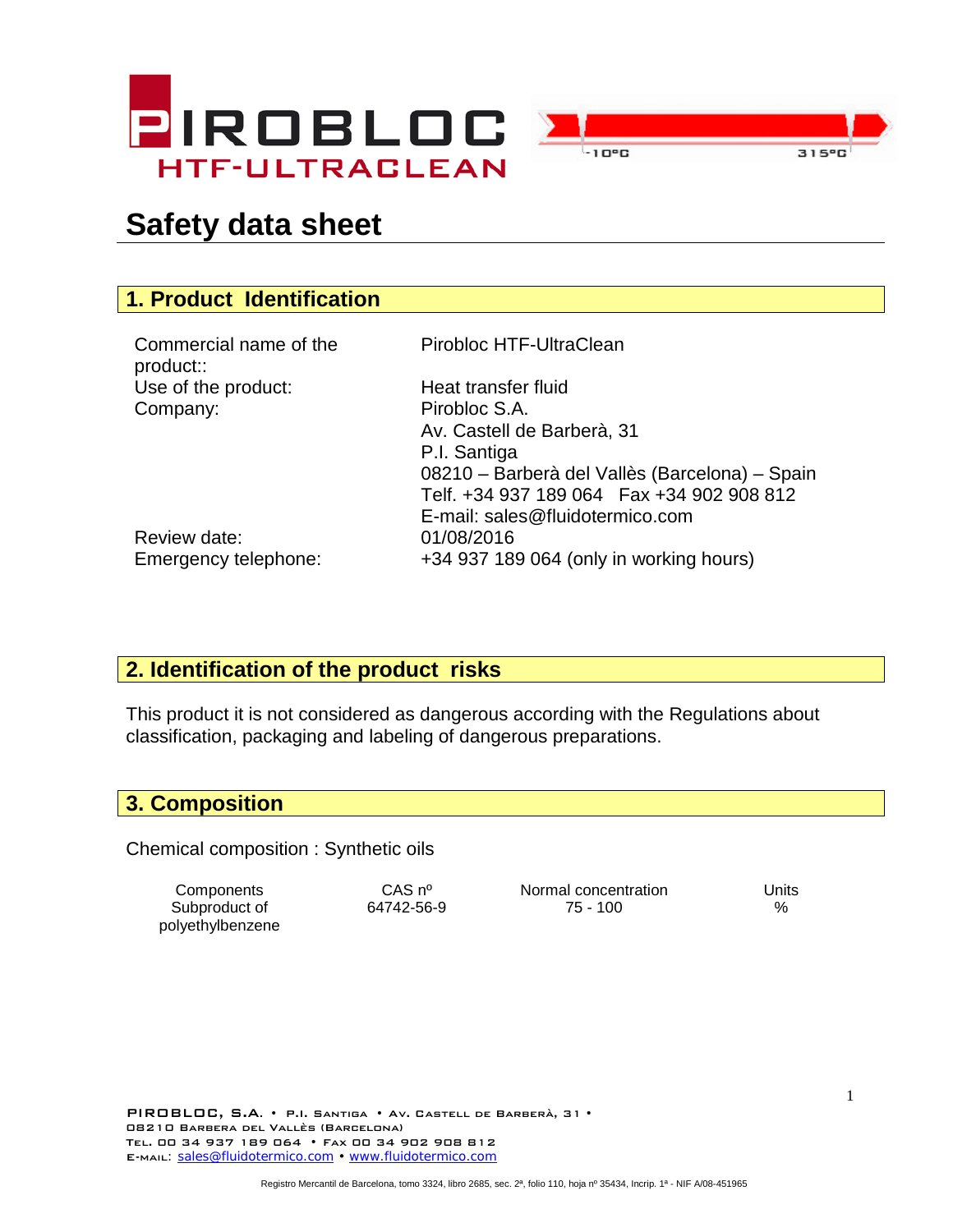



### **4. Emergency and first aid process**

- General Instructions It is not necessary any special action
- Contact with the skin Clean with water and neutral soap. Take off the contamined clothes and wash them before to reuse
- Contact with eyes Clean with plenty of water during at least 15 minutes
- **Inhalation** Carry to the fresh air. Go to the doctor in case of respiratory arrest and apply artificial massage
- **Ingestion** Not induce to the vomiting. Look for medical assistance

### **5. Safety measures against fires**

- Adequate extinction systems Powder, CO2, Foam
- Inadequate extinction systems Pressurized water
- Risks of exposition In the thermal decomposition and combustion can come carbon oxide
- **Special protection equipment** Wear a complete equipment to be used with chemical products and bring an autonomous respiratory aid

#### **6. Measures in case of accidental waste**

- Individual protection Use adequate gloves and protective clothes
- **Environmental protection** To prevent the contamination of the soil, water and drainings. Notify to the authorities in case of spill to the public sewer system
- Cleaning methodes Use absorbent materials and place them in a container for waste materials which can be closed. Clean the treated zone with water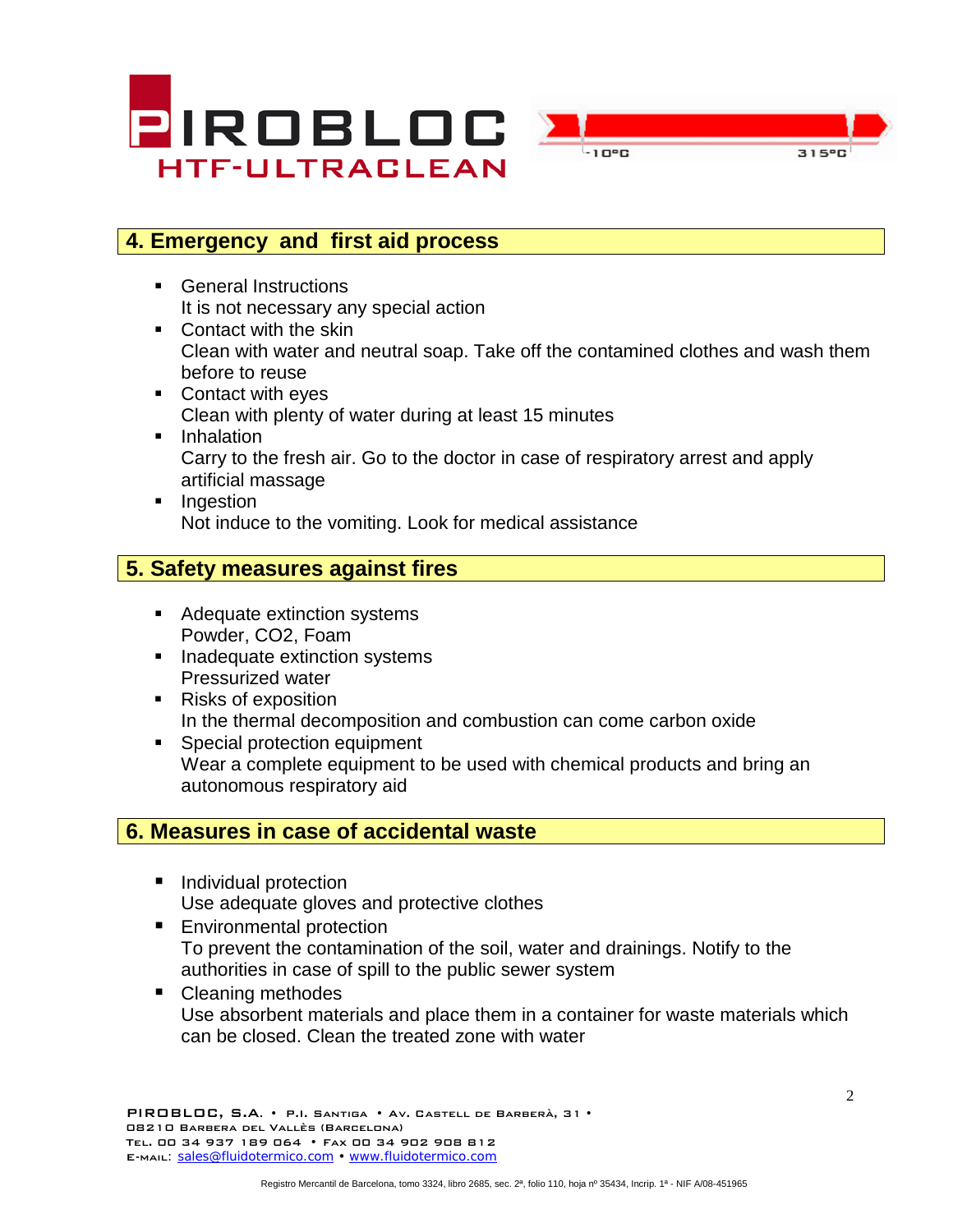



## **7. Handling and storage**

**Handling** 

Do not eat, drink or smoke in the workplace

- Storage Keep far from ignition sources. Store in the original safety closed recipient and at room temperature
- **Specific uses** Not applicable

#### **8. Controls of Exposure / Personal protection**

- Control of the exposing limits Exposure limit during working with mineral fluid:
	- $O$  VLA-ED<sup>\*</sup>: 5 mg/m3
	- o VLA-EC\*: 10 mg/m3

\*According with the list of Environmental Limit Values of Professional Exposure adopted by the Instituto Nacional de Seguridad e Higiene en el Trabajo (INSHT) for the year 2007

- Personal protection
	- o Respiratory: In the case of respiratory failure use the adequate respiratory equipment
	- o Hands: Adequate gloves
	- o Eyes: Adequate safety glasses
	- o Skin: Adequate clothes for work and closed shoes
- General measures of protection and health The necessary in companies handling chemical products

#### **9. Physical and chemical properties**

Aspect: liquid Fussion point: -9 °C Color: Amber Boiling point : >350 °C Relative density: 0,895 g/cm3 Auto-flammability: N.A. <sup>o</sup>C Kinematic viscosity: 20 cSt Partition coefficient: N.D. Solubility in water: Not soluble Explosion danger : N.A. Solubility in oil: Soluble Solvent contents: N.D. pH Concentrated: N.A. Evaporation speed: N.D. pH at N.A. %: N.A. Comburent properties: N.A. Vapour pressure: N.D. Other:

Odor: light Flammability (flash) point: >185 °C

N.A.: Not of application – N.D.: Not determinate

PIROBLOC, S.A. • P.I. Santiga • Av. Castell de Barberà, 31 • 08210 Barbera del Vallès (Barcelona) Tel. 00 34 937 189 064 • Fax 00 34 902 908 812 E-MAIL: [sales@fluidotermico.com](mailto:sales@fluidotermico.com) • [www.fluidotermico.com](http://www.fluidotermico.com/)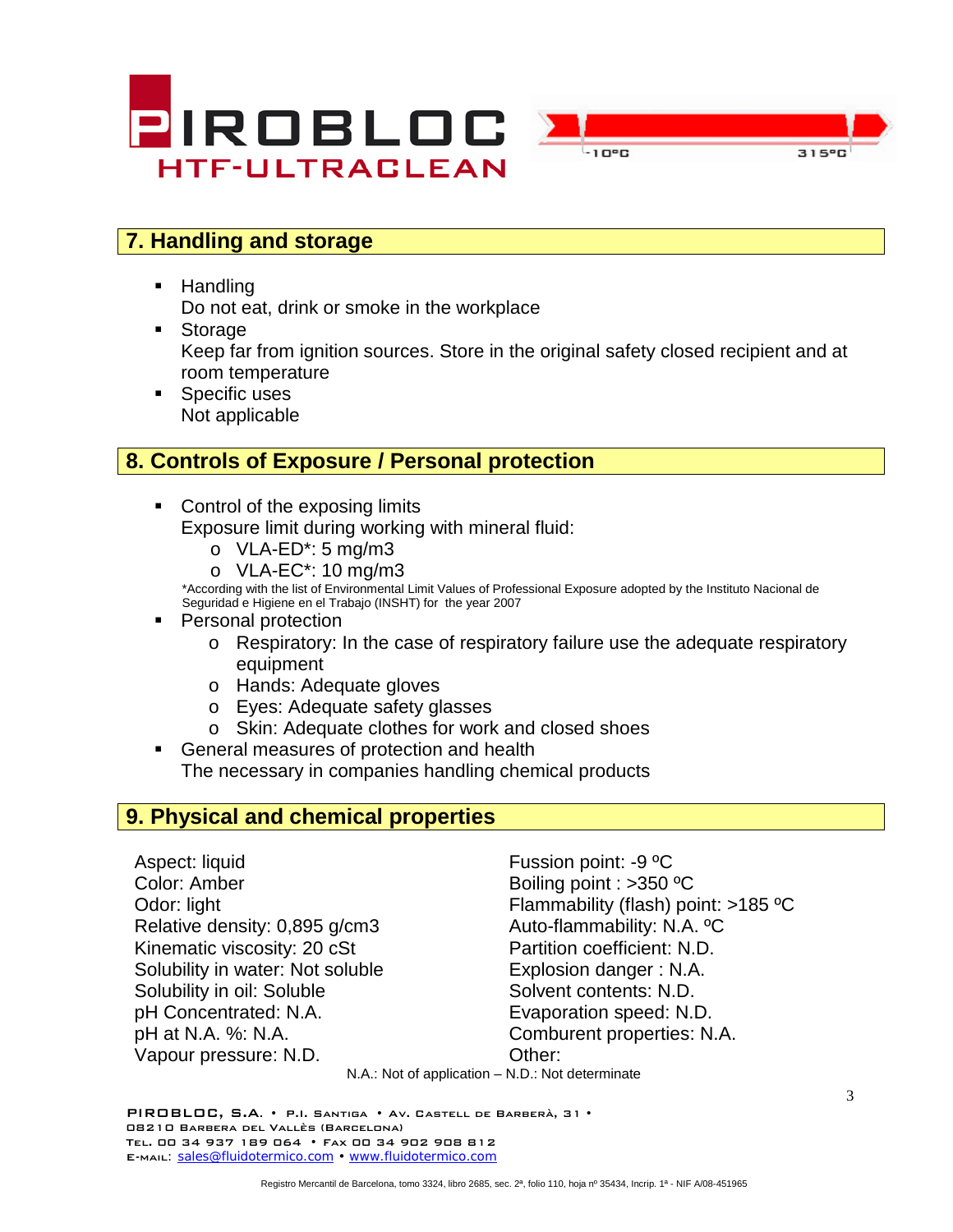



# **10. Stability and reactivity**

- Conditions to avoid: Heat surfaces, ignition sources
- Materials to be avoid: acids and strong oxidation agents
- **Dangerous decomposition products: During the thermal decomposition and** combustion can come carbon oxide

### **11. Toxicologycal information**

- Oral toxicity: it can feel sick or it can produce irritation of the digestive system
- Toxicity by inhalation: In appreciable quantity and through the respiratory canals, it can cause headache.
- **•** Dermal toxicity: the prolonged contact can produce irritation on the skin
- Eye toxicity: the prolonged contact can produce eye irritation
- Sensitization: Effects of sensitization are unknown
- Additional Information: not of application

#### **12. Ecological informations**

- **Nobility: not determined**
- **Bioaccumulation: not determined**
- Biodegradability: by its composition, this product has a slow biodegradability
- **Ecotoxicity: not determined**
- **Other harmful effects: prevent the pollution of the soil, water or drainage systems**

#### **13. Notes for elimination**

- Product: to incinerate or to place according with the local regulations
- Packing: the packs not contaminated will be treated as the domestic wastes or as recyclable material. The contaminated ones will be treated as the product
- State and EU legislation: Law 10/1998 of Residues, Law 11/1997 of Packing and Packing Residues and subsequent modifications. Real Decreto 679/2006 about used oils